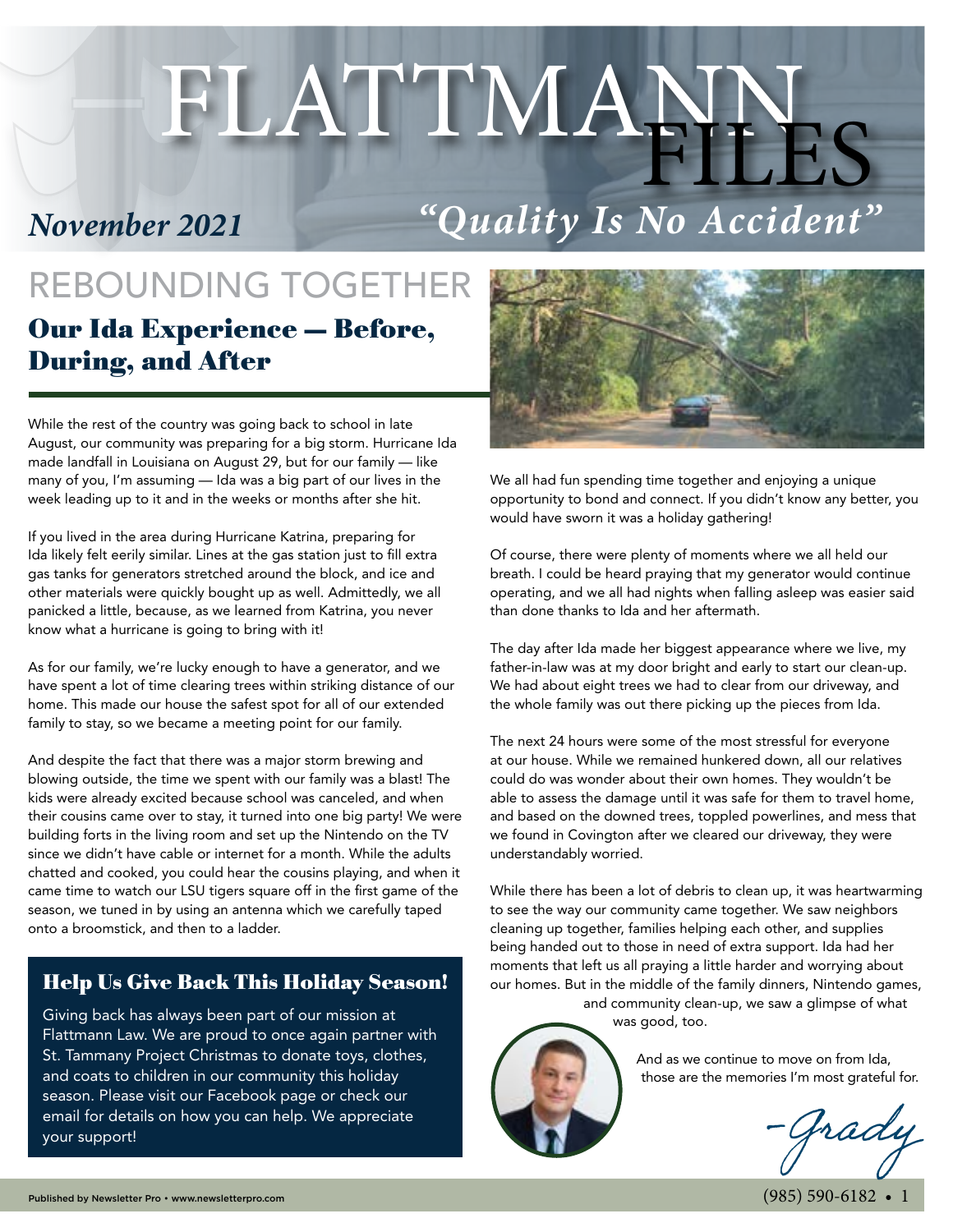## Overcoming the Impossible Task Improving Your Mental Health One Step at a Time

Almost everyone at some point has encountered a task that is seemingly simple, but no matter what they do, they can't complete it. These tasks can be as straightforward as making the bed or something bigger, like cleaning an entire room. For many, this is an obstacle that they may want to do but can't, which weighs heavily on them and becomes detrimental to their mental health.

It's important to understand that the impossible task is not a sign of laziness; depression and anxiety can make any task feel much bigger and more difficult than it actually is. If you find yourself unable to do the things you need or want to do, try these techniques to help overcome your obstacles.

#### Break up the task.

When the overarching task feels daunting, breaking it up into smaller segments can help you manage it. If you're cleaning the kitchen, clean for only a few minutes at a time before taking a break. It might take longer, but the space will be clean at the end of the day.

#### Make the task more enjoyable.

Play music or involve your pet in some way to make the task fun or create a reward system for yourself. For example, tidying a specific



area of the house or folding a basket of laundry may earn you time to play video games or watch TV. Alternating tasks and rewards is a great way to overcome any task, big or small.

It can help to consider why the task feels so impossible, especially if you used to enjoy it. Try to remember what made it enjoyable and see if you can return to that state of mind. If the objective is not so urgent, determine its importance and if the task can be saved for another day.

When all else fails, you can always ask someone for support or even pay someone else to do the task for you. No matter what you decide, there are ways to defeat the impossible task.

## Thanksgiving Dinner for All How to Cook for Diabetics and Vegans on Turkey Day

Alongside family and football, food is often the highlight of Thanksgiving. But if you're cooking dinner for a large group, crafting the perfect menu can be difficult. Veganism and vegetarianism are more popular than ever, and it can be frustrating finding dishes that everyone can enjoy — or even eat at all, in the case of a diabetic friend or family member. Luckily, there are plenty of options to create an amazing meal for any group of diverse diners.

#### **Diabetics**

Thanksgiving is a stressful time for anyone who monitors their blood sugar. Sweet potato casserole and sugar-packed pies can tempt even the most diet-conscious diabetic. But undereating can be as unhealthy



for diabetics as overeating, so it's important to include appetizers in your Thanksgiving menu. Healthy options include raw vegetables and hummus, roasted nuts, shrimp cocktail, or a cheeseboard.

For the main meal, turkey is fine if you hold off on any brown sugar or honey glaze. Green bean casserole is safe as well, and stuffing can be included as long as you use whole-grain bread. For dessert, parfaits made with Greek yogurt, fresh fruit, and sliced almonds are healthy and tasty and can round out the perfect meal.

#### Vegans

The best thing about cooking Thanksgiving for a vegan is that there are plenty of substitutes for classic dishes. Vegan turkeys are available at most grocery stores. It may not look like your traditional turkey since there are no bones, but it still cooks and tastes like a turkey. If a vegan turkey is out of the question, you can try making a mushroom Wellington or roasted cauliflower as a replacement.

For side dishes, vegan macaroni and cheese and roasted Brussels sprouts are easy and safe. As for dessert, most grocery stores carry a variety of gluten-free and vegan desserts at their bakery, such as nondairy ice cream and flourless cookies, that taste similar or identical to their gluten-filled, non-vegan counterparts.

The holidays are a great time to come together, and with these options, you can make everyone feel included in the celebration.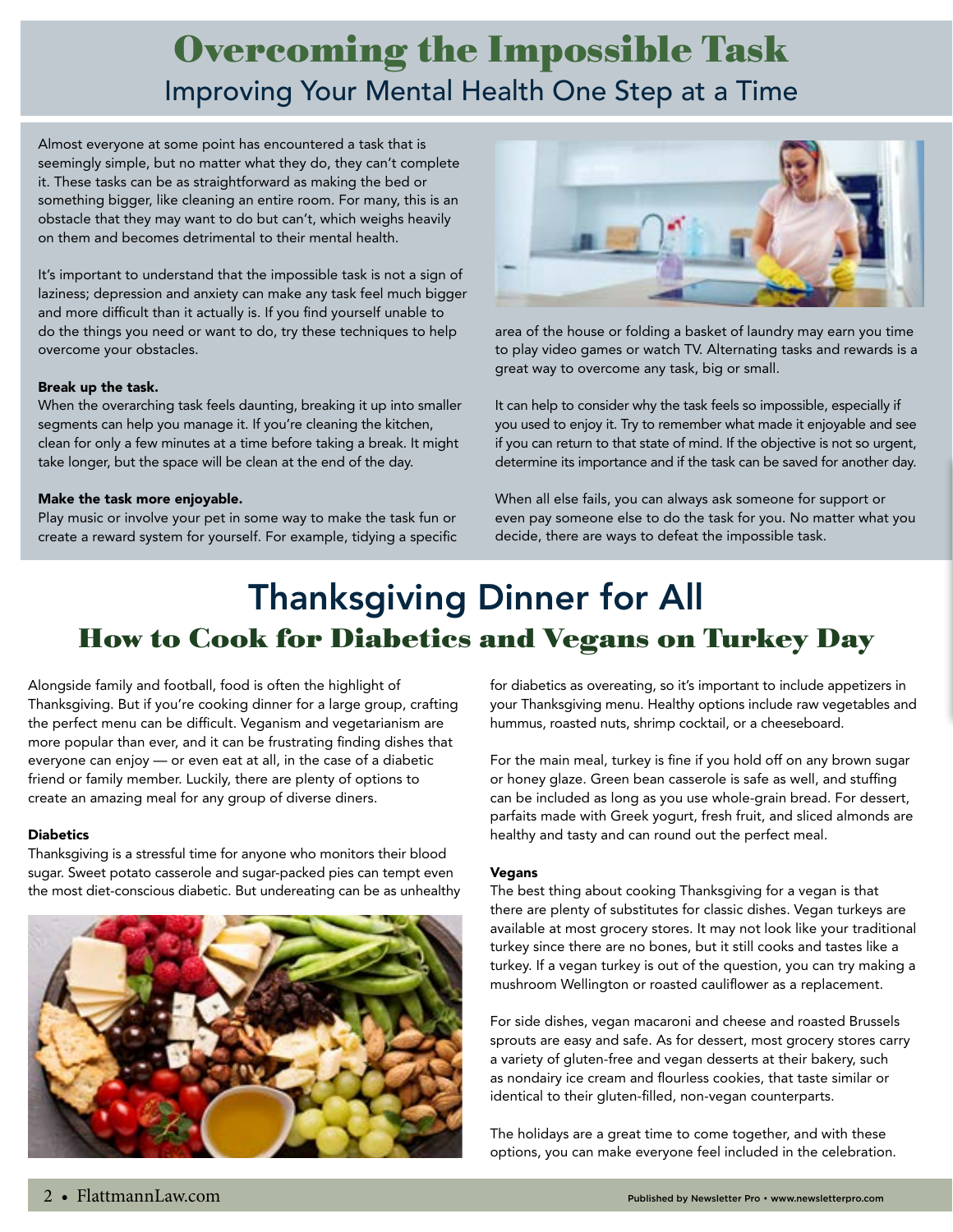# TAKE A BREAK

|   |   |   |                         | 5 | 1 |                         |   | 4 |
|---|---|---|-------------------------|---|---|-------------------------|---|---|
| 8 | 1 |   |                         | 9 | 4 | 3                       |   |   |
|   |   |   | 6                       |   |   |                         |   | 8 |
| 9 |   | 7 |                         |   |   |                         |   |   |
|   | 8 |   |                         |   |   |                         |   | 5 |
|   |   |   |                         | 6 |   |                         |   |   |
|   |   | 6 | $\overline{\mathbf{c}}$ |   | 9 |                         | 5 |   |
|   |   |   |                         |   | 5 | $\overline{\mathbf{c}}$ |   | 6 |





### EASY PUMPKIN BROWNIES

*Inspired by TheCookieRookie.com*

*If you have a hard time choosing between chocolate cake and pumpkin pie on Thanksgiving, this 2-for-1 treat will knock your socks off.* 

#### **Ingredients**

- 1 box brownie mix, plus other ingredients listed on box
- 1/2 cup chocolate chips
- 1/2 can pumpkin purée
- 6 oz cream cheese, softened
- 3 tbsp sugar
- 1 tbsp pumpkin pie spice

#### **Directions**

- 1. Preheat the oven as directed on the brownie box, then make the brownie mix. Fold in chocolate chips.
- 2. In a medium bowl, combine pumpkin purée, cream cheese, sugar, and pumpkin pie spice.
- 3. Choose your pan as directed on the brownie box. Grease it if needed.
- 4. Pour half of the brownie mix into the pan and spread evenly.
- 5. Add the pumpkin mixture to the pan, evenly or in a pattern. Cover with the rest of the brownie mix and spread evenly.
- 6. Bake as directed on the brownie box, adding 10 minutes to account for the pumpkin. Test for doneness, and when your toothpick comes out clean, cool and enjoy!



## THESE OREGON CAN YOU LEGALLY MOVE A STATE'S BORDER?

# COUNTIES HOPE SO

Earlier this year, several counties in Eastern Oregon voted to break away from the Beaver State and join their next-door neighbor, Idaho.

Led by a grassroots organization called Citizens for Greater Idaho (or Greater Idaho, for short), this push to move the Oregon-Idaho border further west was fueled by an urban/ rural and liberal/conservative divide within the state. In short, rural Oregonians, who are mostly conservative, don't feel like their state government, which leans liberal, represents their interests. However, rather than leave their homes and livelihoods behind for a government that better represents their values, they've decided they want to bring Idaho's values and government to them.

While the social and political dimensions of this movement are fascinating, the more pragmatic question of whether moving a state border is possible at all is an essential element to explore. What do legal experts say about the possibility of moving Oregon's state border? Well, proponents of the move shouldn't hold their breath.

While some counties have "voted" to leave Oregon, those votes don't hold any legal power. They're more like a poll, gauging interest in an idea before further action is taken. To make Greater Idaho a reality, however, both state legislatures and the United States Congress will have to approve the move. Idaho's state border is enshrined in its constitution, which means that in order for the borders to change, so would the state's founding document.

It's a tall bar to clear, but state borders have moved before. In 1998, the U.S. Supreme Court ruled that much of Ellis Island actually belonged to New Jersey rather than New York. The mere legal possibility, plus the affirmation of some representatives in the Idaho state government, including Governor Brad Little, is enough for Greater Idaho to continue hoping that they'll have a say in the kind of government they want to have.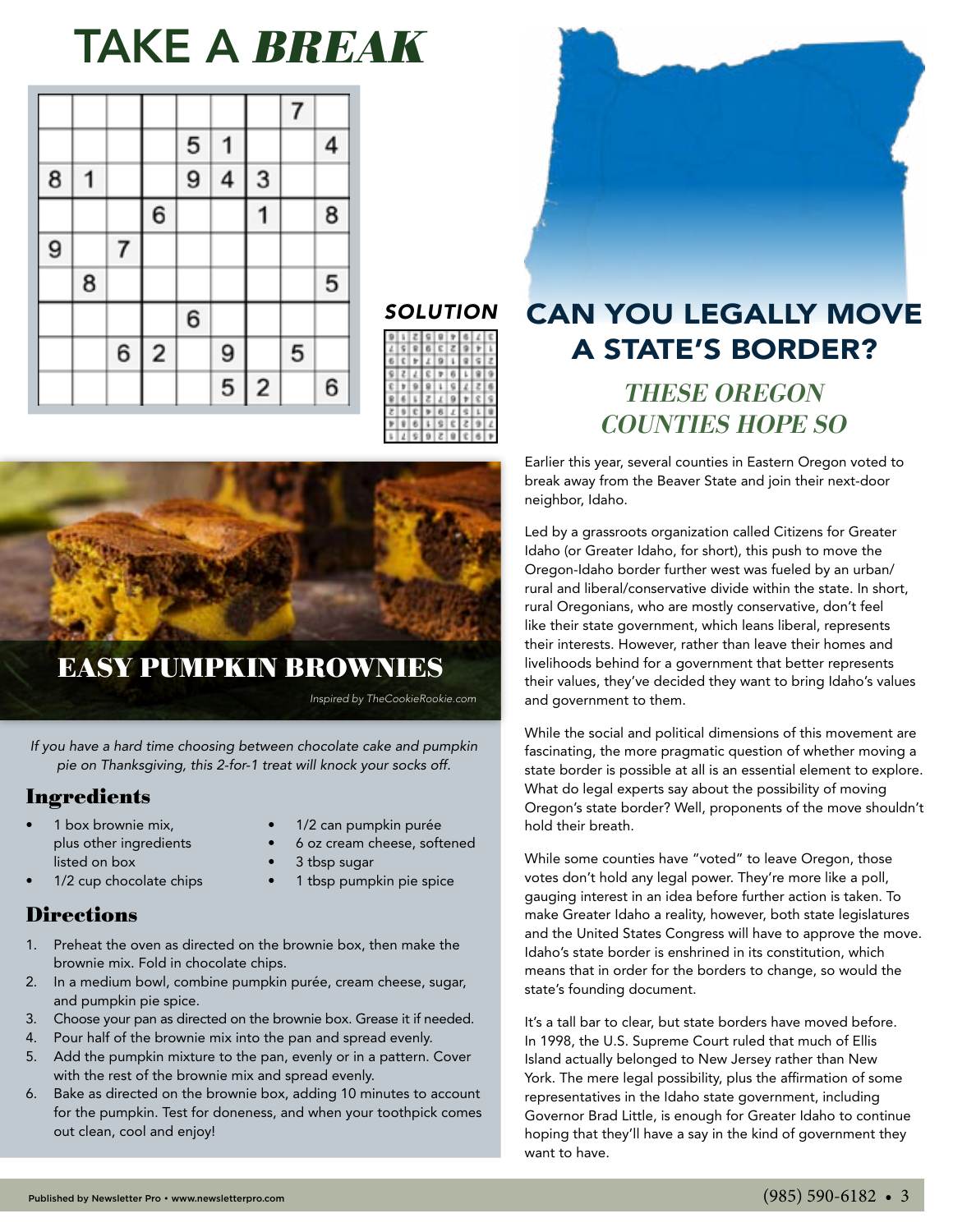

# *"Quality Is No Accident"*

**Flattmann Law (985) 590-6182 FlattmannLaw.com** **213 W. 21st Ave. Covington, LA 70433**

PRST STD US POSTAGE PAID BOISE, ID PERMIT 411

# INSIDE THIS ISSUE



Coming Together After Ida

**2** Overcoming the Impossible Task Thanksgiving Dinner That Everyone Can Enjoy



**4**

Easy Pumpkin Brownies Can You Legally Move a State's Border?

How COVID-19 Worsened America's Opioid Crisis

## How COVID-19 Worsened America's Opioid Crisis

#### Lockdowns Made Things Tough

Since the mid-1990s, over 500,000 deaths have been attributed to opioids. Many factors fueled the problem: corporate greed, economic recession, and changing attitudes toward pain treatments. Then came the COVID-19 pandemic, which escalated the opioid crisis to untold levels.

Data released by the National Center for Health Statistics on July 14 show a large increase in overdose deaths. Between December 2019 and December 2020, more than 93,000 Americans died from drug overdoses. That's nearly 30% higher than the previous 12 months. This means that, on average, 255 Americans were dying from overdoses every day.

One of the most notable things about the opioid crisis during the pandemic is the increase in death by overdose throughout the country. States like West Virginia have always been at the center of the crisis, but states like California, Arizona, and Colorado have seen shocking increases in overdoses. Opioid-related deaths have gone up for men and women of every race and age, and the numbers aren't slowing down.

> The question still lingers — why have opioid deaths increased during the pandemic?

The first reason focuses on the lockdowns. Many people were furloughed or completely cut off from work. This led to isolation, which is unhealthy for most people. For those already using opioids, they had more free time to use and their habits only grew worse.

Then, hospitals became overloaded during the pandemic. Those already recovering from addiction found it more difficult to get medical treatment when the pandemic started. Most medical attention focused on COVID-19 patients, and many former opioid users fell to the wayside. The impact was even worse if they had lost their job, which led some people to return to old habits.

As the pandemic continues to rage on, the opioid crisis has not waned. It could take years for opioid use to level out. And that assumes it won't continue to increase.